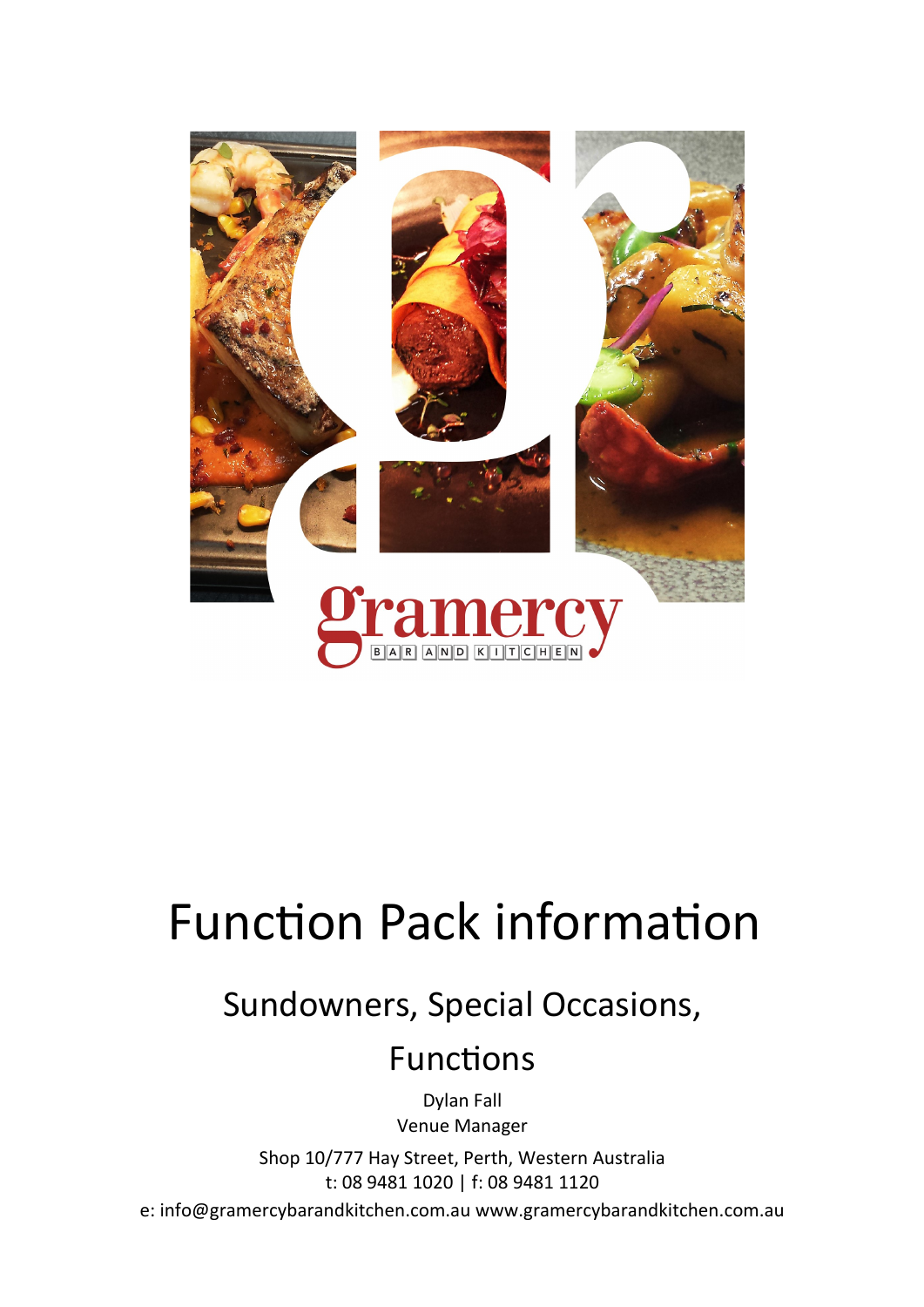

## PLATTER OPTIONS

Please notify us how many platters your function will require.

| • Chicken wings (1.5kg), with ranch dressing & sweet chilli (gf)    | 35         |
|---------------------------------------------------------------------|------------|
| • Zucchini & sweetcorn fritters, mint yoghurt (ve, gf)              | [20p] 55   |
| • House made fish goujons, lemon & tartar                           | 60         |
| • Smoked salmon mousse, puff pastry, herbs                          | $[20p]$ 60 |
| • House made chorizo sausage rolls, cheese sauce & in house ketchup | $[20p]$ 60 |
| • Pulled pork sliders using tostadas (gf) or sesame seed buns       | $[20p]$ 85 |
| • Vegetarian sliders using tostadas (gf) or sesame seed buns (v)    | $[20p]$ 85 |
| • Crispy polenta, confit tomato, rocket purée (v, gf, veo)          | $[20p]$ 45 |
| • Pork meatballs, tomato sauce                                      | [20p] 60   |
| • Lemon pepper grilled squid, lemon & aioli (gf)                    | 60         |

Dietary options available on request

v– vegetarian, ve– vegan, veo– vegan option

gf– gluten free, gfo– gluten free option

We are able to tailor our beverage packages to your functions requirements. We are also able to cater for smaller groups, if you specify your request we'll take care of the rest. Any dietary requirements need to be specified 72 hours before the function begins. For all other requirements please see our attached terms and conditions page.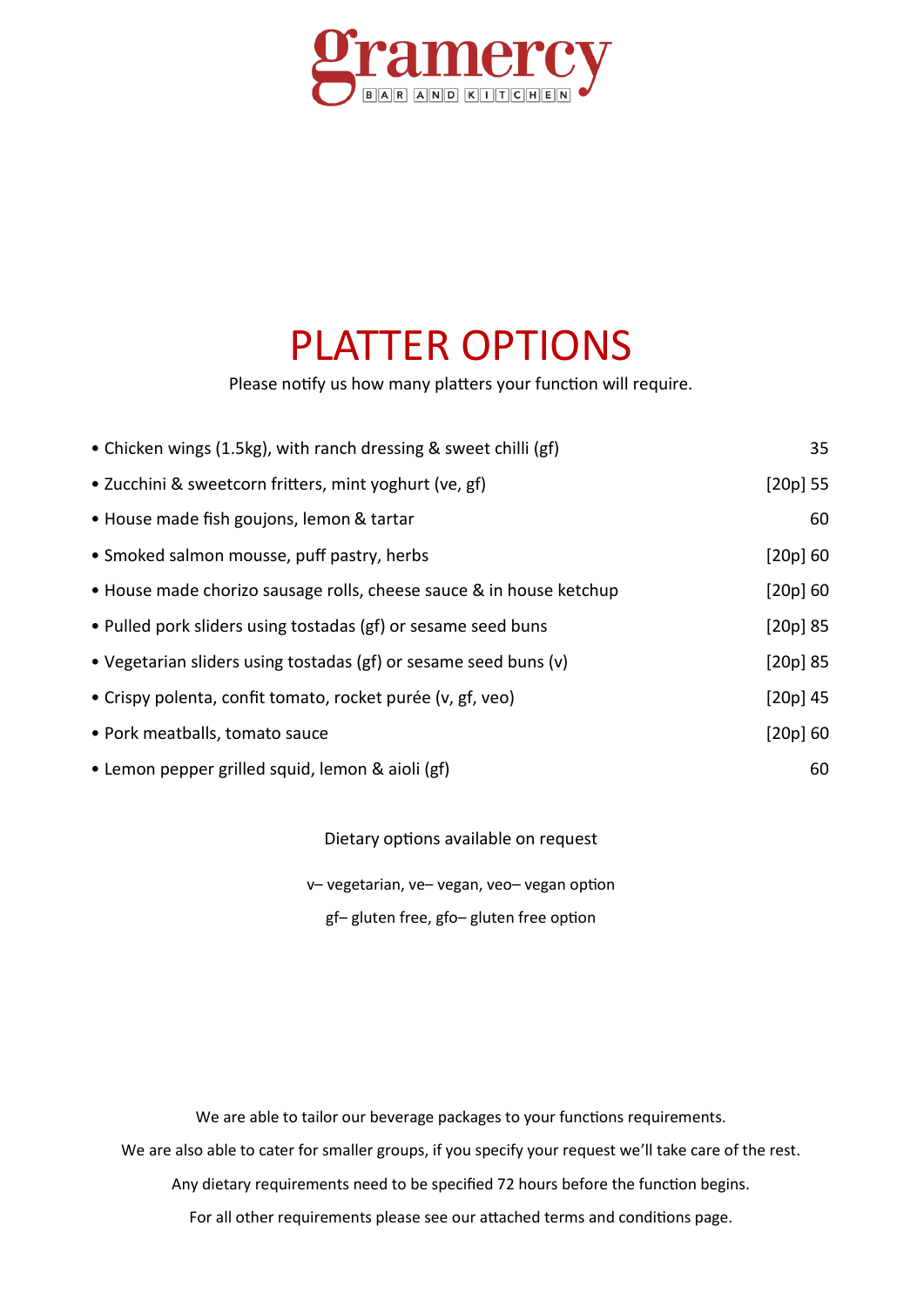

# BOOKING FORM

To secure your booking please fill out all details & return by FAX; (08) 9481 1120

EMAIL; info@gramercybarandkitchen.com.au

Your booking is not confirmed until we receive: Signed booking form with credit card details, signed terms & conditions form, & you have received a confirmation email.

| Date of function:  Start time:  am/pm to End time:  am/pm                                |
|------------------------------------------------------------------------------------------|
|                                                                                          |
|                                                                                          |
|                                                                                          |
|                                                                                          |
| Number of people:  Final numbers to be confirmed no later than 72 hours prior to booking |
|                                                                                          |
| <b>AREA SELECTED</b>                                                                     |
|                                                                                          |
|                                                                                          |
|                                                                                          |

#### PAYMENT GUARANTEE INFORMATION

| Card Type – Circle as appropriate: Visa Mastercard | AMEX |
|----------------------------------------------------|------|
|                                                    |      |
| .                                                  |      |

CCV No: ...........

I understand the conditions of booking Gramercy Bar and Kitchen, and the event cost will be deducted from my card as specified in the terms and conditions.

Card holder's signature: ...................................................................... Date: ............................

Card holders name: ...................................................................................................................

Terms and conditions overleaf